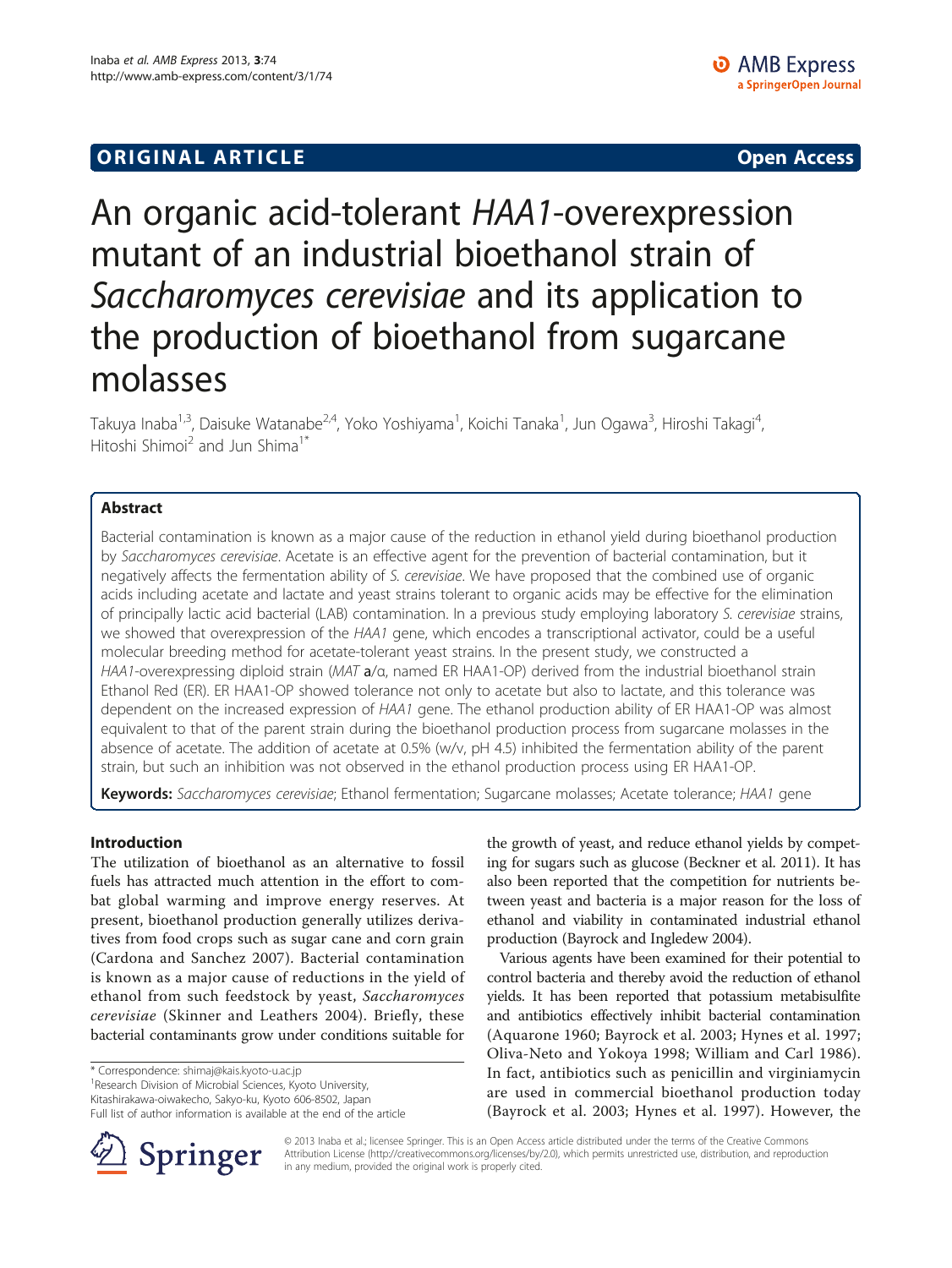addition of antibiotics to the broth may not be preferable from an ecological viewpoint, because the waste generated during bioethanol production should be recycled as useful products including forage or fertilizer. Antibiotics in the waste can lead to the emergence and spread of mutants resistant to antibiotics, which would threaten the safety of food and human health. Therefore, it is important to develop a method to control contamination by bacteria during bioethanol production without the use of antibiotics. In designing a bioethanol production process that eliminates bacterial contamination, we focused on acetate as a control agent.

Among bacteria that contaminate sugarcane juice, lactic acid bacteria (LAB) may be the most serious because of their rapid growth (Thomas et al. [2001](#page-6-0)). It is reported that particular Lactobacillus strains such as Lb. plantarum are the most abundant isolates from various commercial plants used in ethanol production (Saithong et al. [2009](#page-6-0)). Lactate produced by contaminating LAB has been reported as a strong inhibitor of ethanol production by yeast strains (Beckner et al. [2011](#page-6-0)). It can thus be considered that lactate tolerance is a critical characteristic for bioethanol yeast.

At elevated levels, acetate strongly inhibits bacterial growth and viability; however, the addition of high concentrations of acetate may also reduce the fermentation ability of S. cerevisiae. At an external pH below the pKa value (Lambert and Stratford [1999](#page-6-0)), the acetate predominantly assumes an undissociated lipophilic form and can permeate the plasma membrane by simple diffusion. At natural cytosolic pH, dissociation of the acids leads to the release of protons and the respective anions, which induces intracellular acidification (Kawahata et al. [2006](#page-6-0)). To overcome these conflicting effects of acetate addition, we attempted to construct acetate-tolerant yeast strains whose fermentation abilities were not affected by acetate. Previously, we proposed that a fermentation system using the acetate-tolerant yeast Schizosaccharomyces pombe under an acetate-containing condition was effective for preventing bacterial contamination (Saithong et al. [2009](#page-6-0)). However, the fermentation ability of Sc. pombe is much lower than that of S. cerevisiae. In this study, we attempted to construct acetate-tolerant strains from the industrial S. cerevisiae strain Ethanol Red (ER).

In previous reports, we described a breeding strategy for the improvement of acetate tolerance (Haitani et al. [2012](#page-6-0); Tanaka et al. [2012](#page-6-0)). We determined by DNA microarray analysis that overexpression of HAA1 gene, which encodes a transcriptional activator involved in the adaptation to weak acid stress, was up-regulated in the presence of acetate. It is known that Haa1 binds to an acetic acid-responsive element (ACRE), activating the expression of several targets, including the membrane transporter genes TPO2 and TPO3 (Fernandes et al. [2005;](#page-6-0) Keller et al. [2001;](#page-6-0) Mira et al. [2010](#page-6-0)). We have reported that a laboratory strain of S. cerevisiae

that overexpressed the HAA1 gene acquired a higher level of acetate tolerance (Tanaka et al. [2012\)](#page-6-0).

In this study, we constructed an acetate-tolerant strain derived from the bioethanol yeast S. cerevisiae ER. Because acetate shows a negative effect on the growth of contaminated bacteria (Saithong et al. [2009\)](#page-6-0) and is a safe and inexpensive reagent for inhibiting bacterial growth, we examined whether the combined use of acetate and a strain tolerant to acetate would be suitable for industrial ethanol production.

### Materials and methods

#### Media

YPD medium (2% glucose, 1% yeast extract [Difco Laboratories, Detroit, MI, USA], and 2% peptone [Difco]) was used for yeast culture, and SD medium (2% glucose and 0.67% yeast nitrogen base without amino acids [Difco]) was used to isolate transformants. YPD medium (2% glucose, 1% yeast extract [Difco], and 2% peptone [Difco]) was used for determination of the fermentation characteristics of the constructed strain.

Sugarcane molasses was purchased from Matsuhisa (Gifu, Japan). Molasses medium (16% total sugar, calculated as the sum of sucrose, glucose and fructose, plus 0.046% KH2PO4 and 0.225% urea) was used for fermentation tests.

#### Oligonucleotide primers

The sequences of all oligonucleotide primers used for PCR in this study are listed in Additional file [1](#page-5-0): Table S1.

#### Construction of the HAA1-overexpressing strain

As the parent strain, we employed ER (kindly provided by Le Saffre), which has been developed for industrial ethanol production. Two haploid strains derived from ER, ER-6c (MAT a) and ER-3a (MAT  $\alpha$ ), and their *ura*3 $\Delta$ 0 derivatives were used to construct the HAA1-overexpressing strain (Sasano et al. [2012](#page-6-0)). The genotypes of the yeast strains used in this study are summarized in Table [1](#page-2-0).

HAA1-overexpressing strains were constructed on the basis of a previously reported method (Hasegawa et al. [2012](#page-6-0)) using the primer set listed in Additional file [1:](#page-5-0) Table S1 in the supplemental material. Briefly, the promoter region of the TDH3 gene, which allows constitutive expression at a high level, was fused with the *URA3* marker gene and then inserted upstream of the start codon of the HAA1 gene. Fusion PCR was performed according to the method previously described (Kuwayama et al. [2002](#page-6-0)). Yeast strains overexpressing the target genes were constructed by replacing the promoter region of each gene with that of TDH3 gene, which encodes glyceraldehyde-3-phosphate dehydrogenase (GPDH).

These fragments were transferred into ER-6c ura3Δ0 and ER-3a  $ura3\Delta$ 0. The fragments contained consensus sequences for each target gene at both ends; therefore, they were inserted into the chromosomal DNA of the host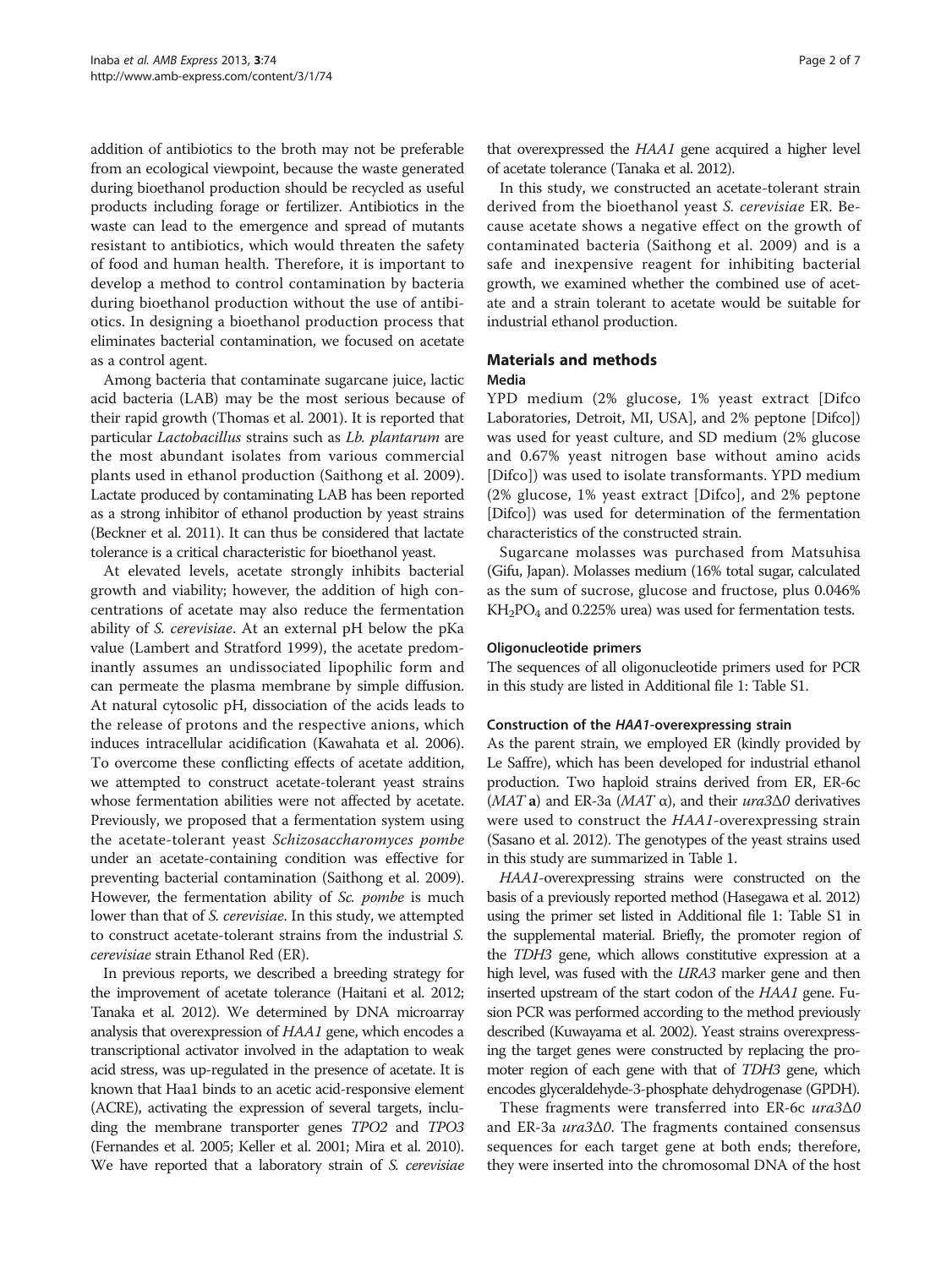<span id="page-2-0"></span>Table 1 Yeast strains used in this study

| <b>Strain</b>                | <b>Description</b>                                                                                                      | Source or reference  |
|------------------------------|-------------------------------------------------------------------------------------------------------------------------|----------------------|
| ER (Ethanol Red)             | $MATa/\alpha$ (wild type)                                                                                               | Le Saffre, France    |
| ER-6c                        | MAT a derived from FR                                                                                                   | (Sasano et al. 2012) |
| $FR$ -6 $c$ ura3 $\Lambda$ 0 | $MATa$ ura3 $\Delta$ 0 derived from ER-6c                                                                               | (Sasano et al. 2012) |
| ER-3a                        | MAT a derived from FR                                                                                                   | (Sasano et al. 2012) |
| $FR-3a$ ura3 $\Lambda$ 0     | MAT a ura3A0 derived from FR-3a                                                                                         | (Sasano et al. 2012) |
| ER-6c HAA1-OP                | MAT <b>a</b> $P_{TDH3}$ -HAA1 derived from ER-6c ura3 $\Delta 0$                                                        | This study           |
| ER-3a HAA1-OP                | MAT a $P_{TDM3}$ -HAA1 derived from ER-3a ura3 $\Delta 0$                                                               | This study           |
| ER HAA1-OP                   | MAT $a/a$ P <sub>TDH3</sub> -HAA1/P <sub>TDH3</sub> -HAA1 constructed by mating between ER-3a HAA1-OP and ER-6c HAA1-OP | This study           |

cells through homologous recombination. The intended homologous recombination was confirmed by PCR reactions using a set of PCR primers (HAA1 check-F and HAA1 check-R; shown in Additional file [1:](#page-5-0) Table S1).

Diploid strains were constructed by mating haploid strains of opposite mating types in YPD medium. Overnight cultures of each haploid parent were mixed and incubated at 30°C for 4 h without shaking. The mixtures were diluted 50-fold with fresh YPD medium. After cultivation overnight at 30°C, the mating mixture was plated onto YPD agar. Diploid strains were selected on the basis of colony size (Shima et al. [1999\)](#page-6-0), yielding strain ER HAA1-OP. Diploid formation was confirmed based on spore formation ability and PCR analysis of the MAT loci (Katou et al. [2008\)](#page-6-0).

#### Quantitative real-time PCR analysis

To determine the expression level of the HAA1 gene in each overexpressing strain, quantitative real-time PCR (qRT-PCR) analysis was performed. Total RNAs were extracted from logarithmically growing cells using the hot phenol method. Synthesis of the cDNAs from the total RNAs was performed using a PrimeScript II High Fidelity RT-PCR kit (Takara, Ohtu, Japan) with an oligo dT primer. Real-time PCR was carried out using a FastStart Essential DNA Green Master (Roche, Mannheim, Germany) and LightCycler nano (Roche). Data analysis was performed using the LightCycler Nano software version 1.0 (Roche). The primers used for the real-time PCR analysis are listed in Additional file [1](#page-5-0): Table S1. The TAF10 gene was employed as a control housekeeping gene, because TAF10 gene is reported to be among the most suitable genes for use as a reference in qRT-PCR (Teste et al. [2009\)](#page-6-0).

## Organic acids stress tolerance test

To test the acetate and lactate tolerance of the yeast transformants, each yeast strain was cultured in YPD medium until  $OD_{600}$  ~4-5 and then serially diluted, 10-fold at a time, and 4 μl of each diluted solution was applied to YPD agar medium containing 0.5% (w/v) acetate (pH 4.5) or 9% (w/v) lactate (pH 2.8). The samples were incubated at 30°C.

## Measurement of sugar, ethanol and acetate in the culture medium and molasses

Ethanol, glucose and acetate concentrations were determined using an HPLC system (Shimadzu, Kyoto, Japan) equipped with a fermentation monitoring column (Bio-Rad Laboratories, Hercules, CA, USA) and Micro-Guard Cation H Refill Cartridges with a Standard Cartridge Holder (Bio-Rad Laboratories), and detected using an RID-10A refractive index detector (Shimadzu). The column was kept

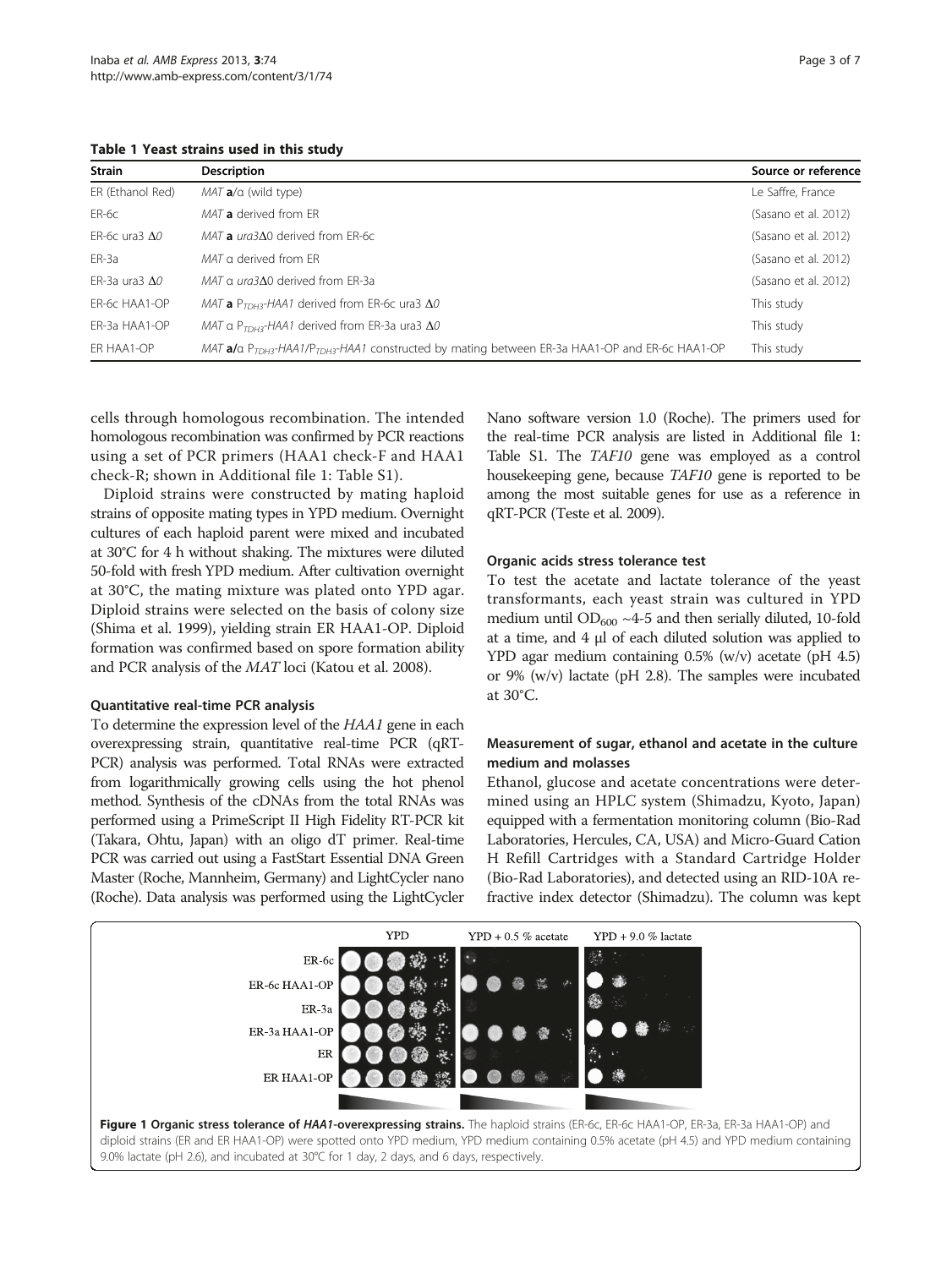at 60°C using a CTO-20A column oven (Shimadzu). Sulfuric acid solution (5 mM) was used as the mobile phase at a constant flow rate of 0.6 mL/min. Portions (10 μL) were injected into the HPLC system with an SIL-20A autosampler (Shimadzu), and each run was stopped at 13.4 min after the injection. The concentrations of the sugars and ethanol were determined using a standard curve generated by a series of external standards.

## Fermentation characteristics of the yeast strains in YPD medium

Strains ER and ER HAA1-OP were inoculated in YPD medium (100 ml in a 300-ml Erlenmeyer flask) containing 0% or 0.5% acetate (pH 4.5). The initial densities of the yeast cells were  $4.8 \times 10^7$  (equivalent to  $OD_{600} = 1$ ). The cultures were incubated at 30°C for 18 h with shaking at 80 rpm, and the changes in ethanol, glucose and acetate in the culture medium during cultivation were monitored as described above.

## Ethanol production from sugarcane molasses under the acetate-addition condition

Strains ER and ER HAA1-OP were inoculated in molasses medium (100 ml in a 300-ml Erlenmeyer flask) containing 0% or 0.5% acetate (pH 4.5). The initial densities of the yeast cells were  $4.8 \times 10^7$  (equivalent to  $OD_{600} = 1$ ). The cultures were incubated at 30°C for 24 h with shaking at 80 rpm, and the amounts of ethanol in the culture medium during cultivation were monitored as described above.

## Results

## Construction of a diploid HAA1-overexpressing strain and confirmation of the HAA1 gene expression level

To construct a diploid strain overexpressing HAA1 gene derived from S. cerevisiae ER, we employed a strategy of mating haploid strains that overexpressed the HAA1 gene. Several haploid strains were obtained by tetrad dissections from ER and their fermentation patterns were analyzed. Because the fermentation abilities of ER-6c and ER-3a were intermediate between those of the other haploid strains, we used ER-6c and ER-3a as the MAT a haploid strain and  $MAT \alpha$  haploid strain, respectively (Sasano et al. [2012\)](#page-6-0). To enable gene introduction in the haploid strains, URA3 genes were deleted. In each uracil auxotrophic haploid strain, the promoter region of the native HAA1 gene was replaced by a TDH3 promoter, which is a constitutive strong promoter, resulting in ER-6c HAA1-OP and ER-3a HAA1-OP. To estimate the expression levels of HAA1 gene in ER-6c HAA1-OP and ER-3a HAA1-OP, qRT-PCR analysis was carried out. The results indicated that the expression levels of these overexpressing strains were approximately 7–8 times higher than that of parent strain (Figure [1](#page-2-0)).

Mating was performed between strains ER-6c HAA1- OP and ER-3a HAA1-OP to obtain the diploid HAA1-

overexpressing strain ER HAA1-OP ( $MATa/α$ ). Diploid formation was confirmed by both spore formation ability and PCR analysis of MAT loci (data not shown). In Figure [1,](#page-2-0) the expression levels of the HAA1 gene in ER HAA1-OP and parental cells grown in YPD medium are shown. These results show that the expression level of the HAA1 gene in ER HAA1-OP is 6 times higher than that in the parent strain.

## Stress tolerance to acetate and lactate of the HAA1-overexpressing strain

To determine the effects of the overexpression of HAA1 gene on stress tolerance to organic acids, the stress tolerance to acetate of ER HAA1-OP (Figure [2](#page-4-0), middle panel) was evaluated. As expected, the HAA1-overexpressing haploid strains (ER-6c HAA1-OP and ER-3a HAA1-OP) and the diploid strain (ER HAA1-OP) showed drastically higher acetate tolerance than each parent strain.

We also found that the HAA1-overexpressing haploid strains (ER-6c HAA1-OP and ER-3a HAA1-OP) and the diploid strain (ER HAA1-OP) showed tolerance to lactate (Figure [2,](#page-4-0) right panel), although in our previous study employing a laboratory yeast strain, we did not observe lactate tolerance (Tanaka et al. [2012\)](#page-6-0).

### Fermentation characteristics of strain ER HAA1-OP

To determine the fermentation characteristics of the strain ER HAA1-OP, changes in ethanol production, glucose consumption and acetate concentration in YPD with or without acetate addition at the concentration of 0.5% (pH 4.5) were examined (Figure [3\)](#page-4-0). The pH values of the media were adjusted to 4.5, which is slightly below the pKa value (the pKa value of acetate is 4.76). Under the condition without acetate addition, such parameters of ER HAA1-OP were almost the same as those of the parent strain (Figure [3](#page-4-0)a, b and c). These data suggested that overexpression of the HAA1 gene did not negatively impact the glucose fermentation ability. When the parent strain was used, acetate addition significantly inhibited ethanol production. However, the cultivation time when the maximum ethanol concentration of strain ER HAA1- OP was reached under the acetate-addition condition was 3 h longer than that under the non-stress condition (Figure [3](#page-4-0)a and d). The maximum ethanol concentrations (approximately 1.0%) were nearly the same in both ER and ER HAA1-OP.

## Ethanol production from sugarcane molasses by ER HAA1-OP

To evaluate fermentation ability, ethanol production was monitored in sugarcane molasses, a useful feedstock (Figure [4](#page-5-0)). The sugarcane molasses used in these experiments did not contain significant amounts of either acetate (less than 0.1% of the total amount of molasses) or lactate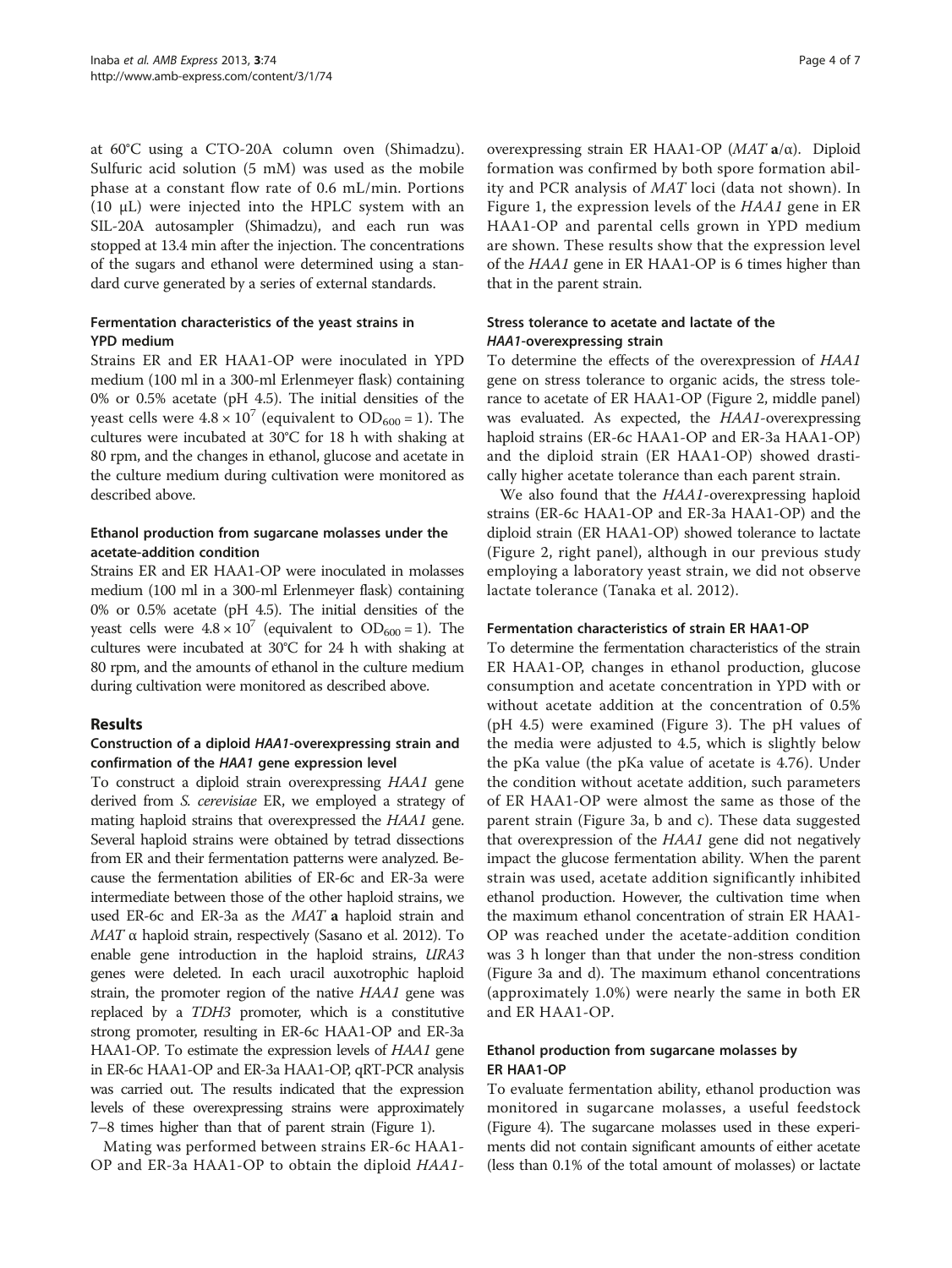<span id="page-4-0"></span>

(less than 1% of the total amount of molasses) (data not shown). We carried out ethanol production experiments in molasses medium containing 16% total sugar.

Figure [4](#page-5-0)a shows the ethanol production by ER HAA1- OP and its parent strain in molasses medium. The amounts of ethanol in the medium reached approximately 7% within 24 h of incubation using either ER HAA1-OP or its parent strain. These results suggested that ER HAA1-OP is suitable for ethanol production from sugarcane molasses. Figure [4b](#page-5-0) shows the ethanol production by ER HAA1-OP and its parent strain in molasses medium containing 0.5% acetate (pH 4.5, which is near the pKa value of acetate). The ethanol productivity of ER was significantly inhibited in the presence of 0.5% acetate. The ethanol production rate of ER HAA1-OP under the acetate-addition condition was lower than that under the non-stress condition. This was particularly true in the initial stage of cultivation (0–9 h after inoculation), when ethanol production was significantly inhibited (Figure [4b](#page-5-0)). Although the time required for the maximum ethanol concentration was different, the maximum ethanol concentration (approximately 7%) was nearly the same under both the acetate-addition condition and non-stress condition.

# **Discussion**

In this paper, we showed the possibility of designing an effective bioethanol production system with the addition of acetate. Previously, we reported that an HAA1-overexpressing strain derived from a laboratory strain showed higher acetate tolerance, and that the overexpression of HAA1



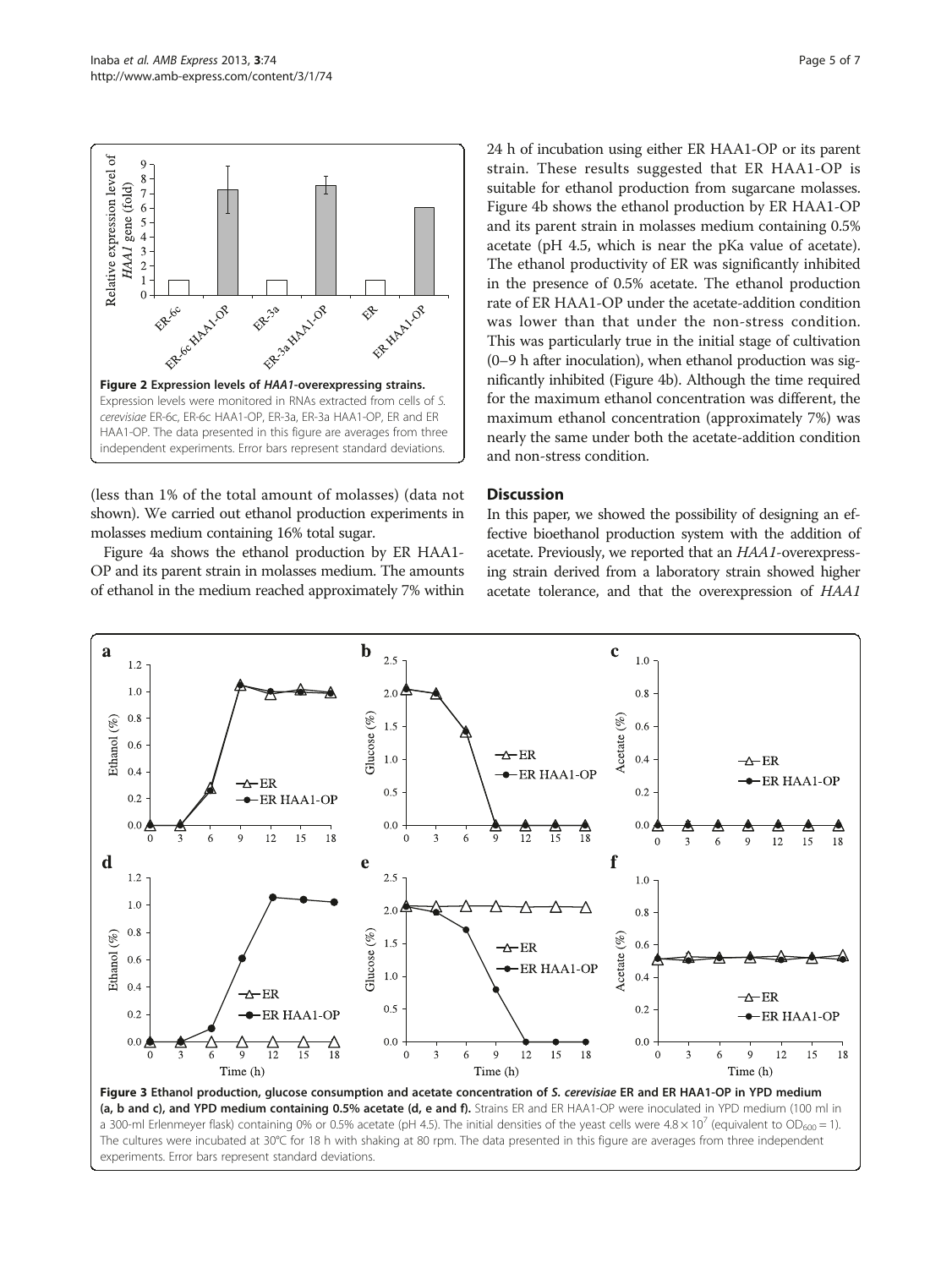<span id="page-5-0"></span>Inaba et al. AMB Express 2013, 3:74 Page 6 of 7 http://www.amb-express.com/content/3/1/74



gene induced the expression of Haa1-regulated genes, including TPO2 and TPO3, the products of which are considered major facilitator superfamily transporters of the S. cerevisiae plasma membrane (Tanaka et al. [2012\)](#page-6-0). In the present study, the constitutive HAA1-overexpressing diploid strain (ER HAA1-OP) was constructed from the industrial yeast strain S. cerevisiae ER. The ER HAA1-OP strain showed not only higher acetate tolerance by spot assay but also higher fermentation ability (ethanol production) in the presence of 0.5% acetate than the wildtype strain.

In our previous study, the same promoter was used in overexpressing the strain derived from the laboratory strain S288C (Tanaka et al. [2012](#page-6-0)). In the laboratory strain, the replacement of the native promoter of the HAA1 gene by the TDH3 promoter conferred an approximately 3-fold increase of HAA1 gene expression. The effects of promoter replacement on the enhancement of HAA1 expression were much greater under the genetic background of S. cerevisiae ER than that of S288C. We speculate that differences in the expression levels of HAA1 between the laboratory strain (an approximately 3-fold increase) and S. cerevisiae ER (an approximately 6-fold increase) may have led to the different results in lactate tolerance. Because lactate produced by contaminated LAB is one of the possible inhibitory factors of ethanol production by yeast strains, this characteristic may be useful to avoid stuck fermentation. It is possible that the high-level expression of the HAA1 gene in ER HAA1-OP may contribute to lactate tolerance. At present, we are not able to determine the reasons for these differences; however, it is possible that the gene expression levels of TDH3, which encodes proteins involved in glycolysis, are higher in the strains from an ER

background than in the laboratory strain used here. In general, the fermentation ability of industrial strains is much higher than those of laboratory strains.

We consider the combined use of strains tolerant to organic acids, including acetate and lactate, to be suitable for industrial ethanol production from molasses, because organic acids are safe and inexpensive reagents for inhibiting bacterial growth. By making antibiotics unnecessary, our proposed ethanol production system offers several advantages. One of the most important is that the waste generated during antibiotic-free bioethanol production can be used safely as forage or fertilizer. In the future, inexpensive methods for preparing organic acids, such as recycling, need to be investigated for industrial application. However, ER HAA1-OP clearly has the ability to produce ethanol in molasses medium containing 0.5% acetate.

In future studies, it may be useful to pursue a bioprocess which eliminates the heat sterilization process of feedstock, which is one of the most energy-consuming steps in bioethanol production. We believe that one of the key technologies in the design of economic and environmentally friendly processes is the improvement of industrial microorganisms, such as yeast and bacteria, by enhancing characteristics such as their tolerance to environmental stress. To enable the breeding of such microorganisms, detailed elucidation of their stress-tolerance mechanisms will be needed.

#### Additional file

[Additional file 1: Table S1.](http://www.biomedcentral.com/content/supplementary/2191-0855-3-74-S1.doc) The sequence of oligonucleotide primers used in this study.

#### Competing interests

The authors declare that they have no competing interests.